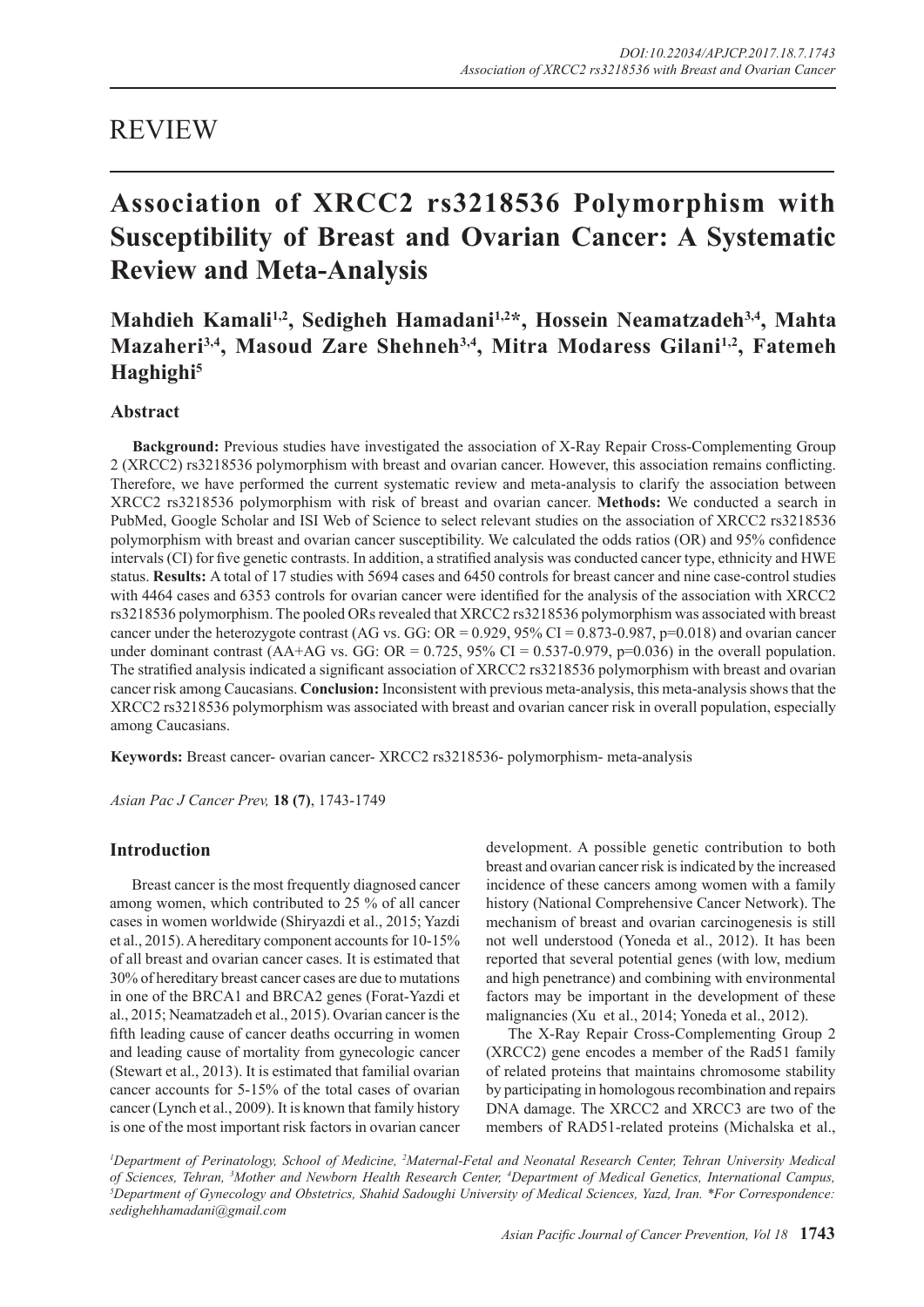#### *Mahdieh Kamali et al*

2016; Sobhan et al., 2017). The XRCC2 gene has roles in the homologous recombination repair (HRR) pathway of double-stranded DNA, which repairs chromosomal fragmentation, deletions and translocations (Kuschel et al., 2002). A significant number of single nucleotide polymorphisms (SNPs) have been identified in the XRCC2 gene such as rs3218536 (Arg188His), rs718282, rs3218384, rs3218550, rs3218408, rs2040639 and rs3218499 (Xu et al., 2014; Sarwar et al., 2016). Of these SNPs, XRCC2 rs3218536 polymorphism is caused by A to G transition in exon 3 and results in Arginine (Arg) in substitution of Histidine (His) at codon 188 of the protein. However, it is thought that the XRCC2 rs3218536 polymorphism associated with a lowered risk for breast cancer and epithelial ovarian cancer. To date, several studies have been conducted to evaluate the association of XRCC2 rs3218536 polymorphism with breast and ovarian cancer. However, the conclusions have been conflicting. Therefore, we performed the current meta-analysis to clarify the association between XRCC2 rs3218536 polymorphism with risk of breast and ovarian cancer.

## **Materials and Methods**

#### *Literature and Search Strategy*

We have conducted a systematic literature search using the PubMed, Gene, Google scholar, Web of Science and EMBASE database to find studies assessing the association between XRCC2 rs3218536 polymorphism and two breast and ovarian cancer up to January 20, 2017. We sought publication with the following key words: "breast cancer", "ovarian cancer", "X-Ray Repair Cross Complementing 2'', ''DNA repair protein XRCC2'', ''XRCC2'', ''rs3218536'', "single nucleotide polymorphism", "polymorphism", "SNP", "mutation", and "variation". In addition, we have identified related studies by hand screening of included studies. The search was limited to human studies were published only in English language.

### *Inclusion Criteria and Data Extraction*

The studies included in the current meta-analysis meet the following criteria: (1) evaluates the associations between XRCC2 rs3218536 polymorphism and breast and ovarian cancer risk; (2) used case–control or prospective cohort design; and (3) containing at least genotype frequencies for estimating an odds ratio (OR) with 95% confidence interval (95% CI). In addition, the exclusion criteria were as the follows: (1) not conducted on human subjects, (2) not breast and ovarian cancer research (3) only included patients or healthy subjects, (4) duplicate of previous publications (completely or partially), and (5) above all, have not sufficient data about frequency of genotypes.

#### *Data extraction*

For each study, we have extracted carefully (two authors independently) the following data: First author, publication year, country of origin, ethnicity, number of cases and controls, and Hardy–Weinberg Equilibrium (HWE). Any disagreements were discussed and resolved

through consensus with a third investigator. In this meta-analysis the subject's (cases and controls) ethnicities were categorized as Caucasian, Asian, or African.

#### *Statistical analysis*

The strength of association was assessed by calculating the odds ratios and 95% confidence intervals and the Z-test was used to evaluate statistical significance with P-values less than 0.01 considered as statistically significant. Pooled ORs were estimated for five genetic contrast including allele (A vs. G), heterozygote (AG vs. GG), homozygote (AA vs. GG), dominant (AA+AG vs. GG) and recessive (AA vs. AG+GG) contrasts. In the current meta-analysis, the heterogeneity between studies was calculated by X2-based Q test and I2. The heterogeneity were considered significant when p value was less than 0.05 for the Q test or I2>25% in I2 statistics. Moreover, a random effects model using the DerSimonian was utilized to calculate the OR and 95% CI for comparisons with moderate to high heterogeneity (P-value  $> 0.1$  and  $I2 > 25\%$ ) (DerSimonian et al., 1986). Otherwise, a fixed-effects model using the Mantel–Haenszel method was used. Sensitivity analysis was performed by sequential omission of individual studies (leave-one-out analysis) for various genetic models in the overall population and for subgroup analysis by ethnicity and HWE status. We have evaluated publication bias graphically using the Begg's funnel plot and statistically using the method of Egger's linear regression test (Egger et al., 1997); P<0.05 indicated that the result was statistically significant. We have used comprehensive meta-analysis (CMA) V2.0 software (Biostat, USA) to perform all the statistical analyses. Two-sided P values  $\leq 0.05$  were considered statistically significant.

## **Results**

#### *Characteristics of the included studies*

Based on the established search criteria, articles were retrieved for the association of XRCC2 rs3218536 polymorphism with breast and ovarian cancer susceptibility. Twenty publications (26 studies) met the inclusion criteria, the characteristics of which are showed in Table 1 and 2. Of these 20 publications, 16 publications (17 studies) with 5694 cases and 6450 controls evaluate the association of XRCC2 rs3218536 polymorphism with breast cancer risk. Two out of the 17 studies were published in Asians (Ding et al., 2014; Qureshi et al., 2014) and the others were in Caucasians (Rafii et al., 2002; Kuschel et al., 2002; Han et al., 2004; Webb et al., 2005; Millikan et al., 2005; Garcia-Closas et al., 2006; Brooks et al., 2008; Loizidou et al., 2008; Pooley et al., 2008; Silva et al., 2010; Jakubowska et al., 2010; Makowska et al., 2012; Smolarz et al., 2014; Shadrina et al., 2014). There were 15 studies of Caucasian descendants (USA, UK, Poland, Australia, Portugal, Russia and Cyprus) and 2 studies of East Asian descendants communities (China and Pakistan). In addition, of these 20 publications, 5 publications (9 case-control studies) with 4464 cases and 6353 controls for association between XRCC2 rs3218536 polymorphism and ovarian cancer. The populations came from different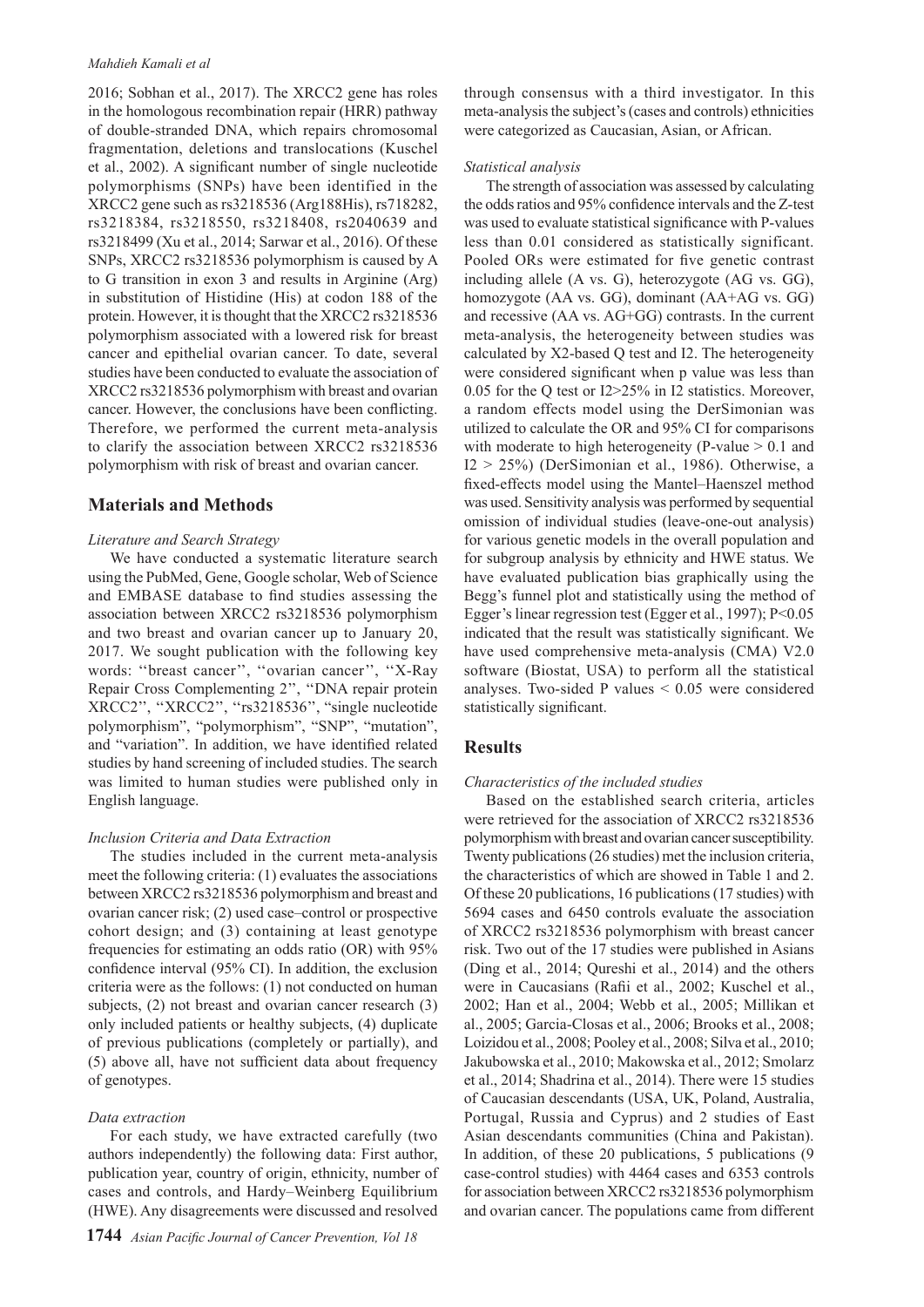#### *DOI:10.22034/APJCP.2017.18.7.1743 Association of XRCC2 rs3218536 with Breast and Ovarian Cancer*

| First author              | Country (Ethnicity)   | Case/<br>Control | Cases    |     |                |        | Controls |          |     |          | <b>HWE</b> |     |         |
|---------------------------|-----------------------|------------------|----------|-----|----------------|--------|----------|----------|-----|----------|------------|-----|---------|
|                           |                       |                  | Genotype |     |                | Allele |          | Genotype |     | Allele   |            |     |         |
|                           |                       |                  | GG       | AG  | AA             | G      | A        | GG       | AG  | AA       | G          | A   |         |
| Rafii et al. 2002         | UK (Caucasian)        | 519/398          | 431      | 82  | 6              | 944    | 94       | 351      | 45  | 2        | 747        | 49  | 0.669   |
| Kuschel et al. 2002       | UK (Caucasian)        | 1725/1811        | 1,476    | 234 | 15             | 3,186  | 264      | 1,538    | 267 | 6        | 3,343      | 279 | 0.116   |
| Han et al. 2004           | USA (Caucasian)       | 952/1237         | 811      | 134 | 7              | 1,756  | 148      | 1,066    | 165 | 6        | 2297       | 177 | 0.887   |
| Webb et al. 2005          | Australia (Caucasian) | 1447/783         | 1,251    | 187 | 9              | 2,689  | 205      | 675      | 101 | 7        | 1,451      | 115 | 0.144   |
| Millikan et al. 2005a     | USA (Caucasian)       | 765/678          | 744      | 21  | $\overline{0}$ | 1,509  | 21       | 653      | 25  | $\theta$ | 1331       | 25  | 0.624   |
| Millikan et al. 2005b     | USA (Caucasian)       | 1268/1134        | 1,084    | 176 | 8              | 2,344  | 192      | 982      | 145 | 7        | 2,109      | 159 | 0.515   |
| Garcia-Closas et al. 2006 | Poland (Caucasian)    | 1981/2280        | 1.763    | 212 | 6              | 3.738  | 224      | 1.983    | 281 | 16       | 4,247      | 313 | 0.085   |
| Brooks et al. 2008        | USA (Caucasian)       | 602/602          | 515      | 83  | 4              | 1,113  | 91       | 519      | 78  | 5        | 1,116      | 88  | 0.283   |
| Loizidou et al. 2008      | Cyprus (Caucasian)    | 1108/1177        | 972      | 135 | 1              | 2,079  | 137      | 999      | 177 | 34       | 2,175      | 245 | < 0.001 |
| Pooley et al. 2008        | UK (Caucasian)        | 4232/4384        | 3,590    | 610 | 32             | 7,790  | 674      | 3.639    | 711 | 34       | 7,989      | 779 | 0.91    |
| Silva et al. 2010         | Portugal (Caucasian)  | 289/548          | 243      | 46  | $\mathbf{0}$   | 532    | 46       | 445      | 103 | $\theta$ | 993        | 103 | 0.015   |
| Jakubowska et al. 2010    | Poland (Caucasian)    | 314/290          | 272      | 42  | $\mathbf{0}$   | 586    | 42       | 254      | 36  | $\Omega$ | 544        | 36  | 0.259   |
| Makowska et al. 2012      | Poland (Caucasian)    | 790/798          | 212      | 374 | 204            | 798    | 782      | 202      | 406 | 190      | 810        | 786 | 0.615   |
| Ding et al. 2014          | China (Asian)         | 606/633          | 166      | 280 | 160            | 612    | 600      | 184      | 305 | 144      | 673        | 593 | 0.413   |
| Smolarz et al. 2014       | Poland (Caucasian)    | 70/70            | 12       | 8   | 50             | 32     | 108      | 18       | 40  | 12       | 76         | 64  | 0.205   |
| Shadrina et al. 2014      | Russia (Caucasian)    | 659/656          | 594      | 65  | $\mathbf{0}$   | 1253   | 65       | 587      | 67  | 2        | 1241       | 71  | 0.952   |
| Oureshi et al. 2014       | Pakistan (Asian)      | 156/150          | 131      | 20  | 5              | 282    | 30       | 137      | 12  |          | 286        | 14  | 0.216   |

Table 1. Characteristics of Studies Included in the Meta-Analysis of XRCC2 Rs3218536 Polymorphism and Breast Cancer

countries, including UK, Denmark, USA, Australia, Egypt and Poland. There were 8 studies (Auranen et al., 2005; Webb et al., 2005; Beesley et al., 2007; Michalska et al., 2016) of Caucasian descendants and 1 study (Mohamed et al., 2013) of African descendant. Genotype distributions in the controls of two studies for breast cancer (Loizidou et al., 2008; Silva et al., 2010) and two studies for ovarian cancer (Mohamed et al., 2013; Michalska et al., 2016) were not in agreement with HWE ( $p < 0.05$ ).

#### *Meta-analysis*

#### *Association of XRCC2 rs3218536 polymorphism and breast cancer*

The meta-analysis of a possible association between XRCC2 rs3218536 polymorphism and breast cancer is summarized in Tables 3. Based on the total study population, a strong association was found between of XRCC2 rs3218536 polymorphism and breast cancer under the heterozygote contrast (AG vs. GG: OR = 0.929,

95% CI = 0.873-0.987, p=0.018) in the overall population (Figure 2E). Considering the limited number of qualified studies in the Asian and other descendent population, the stratified analyses was only presented for Caucasians. In the subgroup analyses of ethnicity, the meta-analysis results indicated a strong association between the XRCC2 rs3218536 polymorphism and breast cancer susceptibility among Caucasians only under the heterozygote contrast (AG vs. GG: OR = 0.920, 95% CI = 0.861-0.980, p=0.009). Additionally, significant associations between the XRCC2 rs3218536 polymorphism and breast cancer under the recessive contrast (AG vs. GG:  $OR = 1.635$ , 95% CI = 1.109-2.413, p=0.013) was found according to the HWE.

#### *Association of XRCC2 rs3218536 polymorphism and ovarian cancer*

The meta-analysis of a possible association between the XRCC2 rs3218536 polymorphism and risk of ovarian

Table 2. Characteristics of Studies Included in the Meta-Analysis of XRCC2 Rs3218536 Polymorphism and Ovarian Cancer

| First author          | Country (Ethnicity)   | Case/Control<br>Cases |      |          |     | Controls       |        |      |          |     | <b>HWE</b>     |      |     |       |
|-----------------------|-----------------------|-----------------------|------|----------|-----|----------------|--------|------|----------|-----|----------------|------|-----|-------|
|                       |                       |                       |      | Genotype |     |                | Allele |      | Genotype |     | Allele         |      |     |       |
|                       |                       |                       |      | GG       | AG  | AA             | G      | A    | GG       | AG  | AA             | G    | A   |       |
| Auranen et al. 2005a  | UK (Caucasian)        | 729                   | 842  | 629      | 98  | 2              | 1356   | 102  | 704      | 129 | 9              | 1537 | 147 | 0.263 |
| Auranen et al. 2005b  | Denmark (Caucasian)   | 944                   | 404  | 260      | 54  |                | 574    | 56   | 331      | 68  | 5              | 730  | 78  | 0.481 |
| Auranen et al. 2005c  | USA (Caucasian)       | 269                   | 561  | 238      | 31  | $\Omega$       | 507    | 31   | 484      | 75  | 2              | 1043 | 79  | 0.614 |
| Auranen et al. 2005d  | UK (Caucasian)        | 275                   | 1811 | 251      | 23  |                | 525    | 25   | 1538     | 267 | 6              | 3343 | 279 | 0.116 |
| Webb et al. 2005a     | Australia (Caucasian) | 430                   | 950  | 364      | 63  | 3              | 791    | 69   | 802      | 140 | 8              | 1744 | 156 | 0.492 |
| Webb et al. 2005b     | Australia (Caucasian) | 94                    | 168  | 87       | 5   | $\overline{2}$ | 179    | 9    | 150      | 16  | $\overline{2}$ | 316  | 20  | 0.052 |
| Beesley et al. 2007   | Australia (Caucasian) | 923                   | 817  | 799      | 117 | 7              | 1715   | 131  | 696      | 115 | $\overline{7}$ | 1507 | 129 | 0.356 |
| Mohamed et al. 2013   | Egypt (African)       | 100                   | 100  | 6        | 58  | 36             | 70     | 130  | 16       | 60  | 24             | 92   | 108 | 0.037 |
| Michalska et al. 2016 | Poland (Caucasian)    | 700                   | 700  | 120      | 80  | 500            | 320    | 1080 | 180      | 400 | 120            | 760  | 640 | 0.001 |

*Asian Pacific Journal of Cancer Prevention, Vol 18* **1745**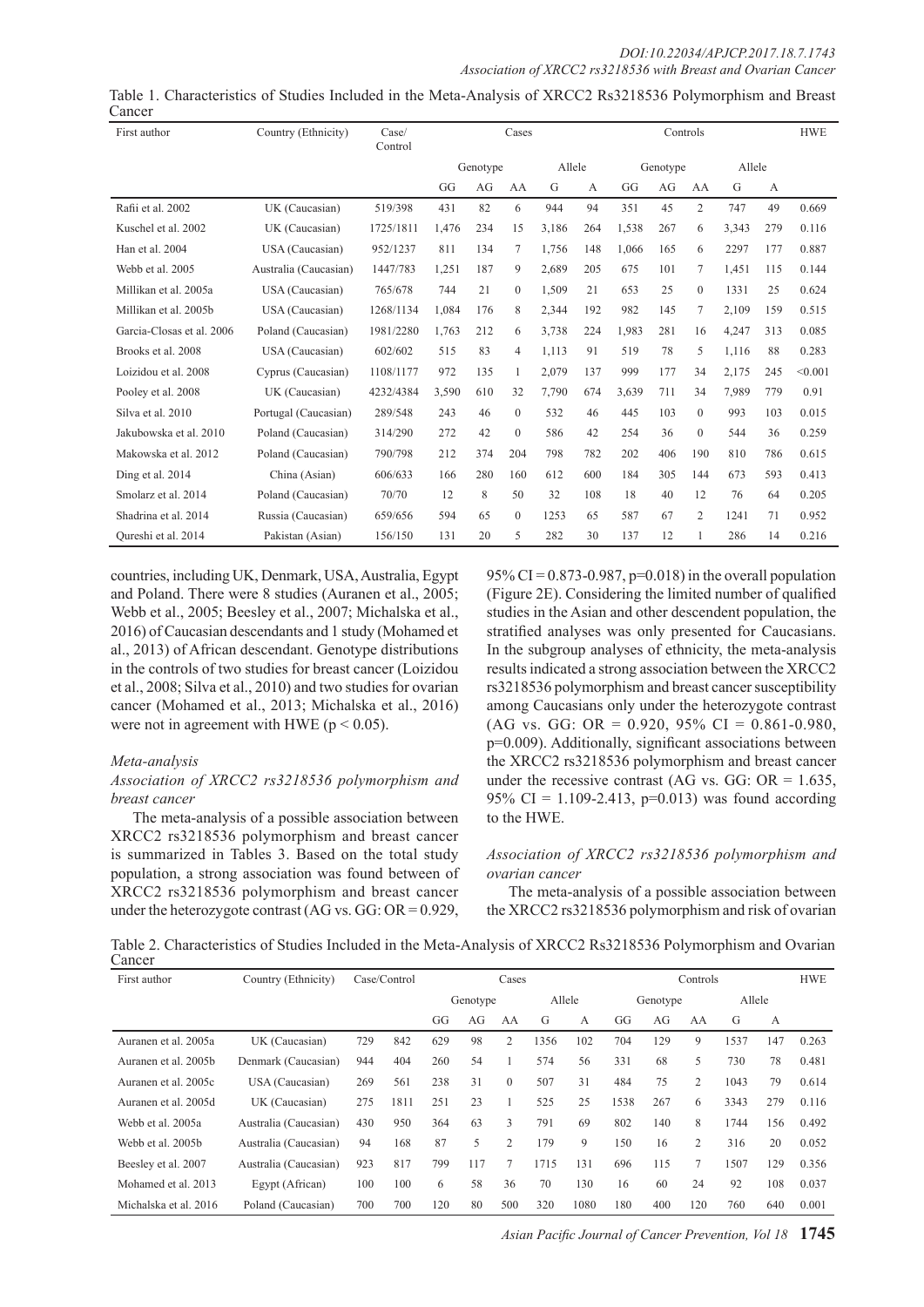A



Figure 1. Forest Plot For Association Of XRCC2 Rs3218536 Polymorphism With Breast And Ovarian Cancer Susceptibility. A: breast cancer (allele contrast: A vs. G), B: ovarian cancer (Recessive contrast: AA vs.  $AG+GG$ ).

cancer is summarized in Table 4. The pooled analysis for XRCC2 rs3218536 polymorphism and risk of ovarian cancer involved 5 publications (9 case-control studies) with 4,464 cases and 6,353 controls. The pooled ORs revealed that XRCC2 rs3218536 polymorphism was associated with risk of ovarian cancer only under dominant genetic model ( $AA+AG$  vs.  $GG$ :  $OR = 0.725$ ,



Figure 2. Begg's Funnel Plots for Association of XRCC2 Rs3218536 Polymorphism with Breast and Ovarian Cancer for Publication Bias Test. Each Point Represents A Separate Study For The Indicated Association. A: breast cancer (dominant contrast: AA+AG vs. GG), B: ovarian cancer (dominant contrast: AA+AG vs. GG).

95% CI = 0.537-0.979, p=0.036) in the overall (Table 4). Stratification analysis by ethnicity showed significant association between XRCC2 rs3218536 polymorphism and ovarian cancer in Caucasian under heterozygote contrast (AG vs. GG: OR =  $0.710$ , 95% CI =  $0.517 - 0.975$ ,  $p=0.034$ ) and dominant contrast (AA+AG vs. GG: OR = 0.666, 95% CI = 0.502-0.884, p=0.005, Table 2, Figure 2a). And we also observed association between this polymorphism and ovarian cancer according to the HWE under allele contrast (A vs. G: OR =  $0.685$ , 95% CI =

Table 3. Meta-Analysis of the Association of XRCC2 Rs3218536 Polymorphism and Breast Cancer

|            | Genetic model    | Type of model | Heterogeneity | Odds ratio            |           |                 |                  | <b>Publication Bias</b>     |                                                                                               |
|------------|------------------|---------------|---------------|-----------------------|-----------|-----------------|------------------|-----------------------------|-----------------------------------------------------------------------------------------------|
|            |                  |               | $I^2(%)$      | $\mathbf{P}_\text{H}$ | <b>OR</b> | 95% CI          | $\rm P_{\rm OR}$ | $\rm P_{\underline{Beggs}}$ | $\rm P_{\underline{E} \underline{g} \underline{g} \underline{e} \underline{r} \underline{s}}$ |
| Overall    |                  |               |               |                       |           |                 |                  |                             |                                                                                               |
|            | A vs. G          | Random        | 79.49         | < 0.001               | 1.027     | 0.904-1.167     | 0.681            | 0.387                       | 0.142                                                                                         |
|            | AG vs. GG        | Fixed         | 30.49         | 0.113                 | 0.929     | 0.873-0.987     | 0.018            | 0.592                       | 0.412                                                                                         |
|            | AA vs. GG        | Random        | 66.5          | < 0.001               | 1.125     | 0.770-1.643     | 0.542            | $\mathbf{1}$                | 0.868                                                                                         |
|            | AA+AG vs. GG     | Random        | 86.39         | < 0.001               | 1.118     | 0.923-1.353     | 0.255            | 0.108                       | 0.016                                                                                         |
|            | AA vs. AG+GG     | Random        | 78.06         | < 0.001               | 1.443     | 0.945-2.203     | 0.089            | 0.742                       | 0.695                                                                                         |
| Caucasian  |                  |               |               |                       |           |                 |                  |                             |                                                                                               |
|            | A vs. G          | Random        | 79.49         | < 0.001               | 0.998     | 0.872-1.143     | 0.979            | 0.552                       | 0.216                                                                                         |
|            | AG vs. GG        | Fixed         | 29.28         | 0.137                 | 0.92      | 0.861-0.980     | 0.009            | $\mathbf{1}$                | 0.779                                                                                         |
|            | AA vs. GG        | Random        | 69.57         | < 0.001               | 1.038     | $0.647 - 1.665$ | 0.878            | 0.631                       | 0.76                                                                                          |
|            | $AA+AG$ vs. $GG$ | Random        | 87.52         | < 0.001               | 1.098     | 0.892-1.352     | 0.377            | 0.165                       | 0.033                                                                                         |
|            | AA vs. AG+GG     | Random        | 80.92         | < 0.001               | 1.354     | 0.774-2.371     | 0.289            | 0.45                        | 0.856                                                                                         |
| <b>HWE</b> |                  |               |               |                       |           |                 |                  |                             |                                                                                               |
|            | A vs. G          | Random        | 73.54         | < 0.001               | 1.077     | 0.956-1.213     | 0.225            | 0.165                       | 0.033                                                                                         |
|            | AG vs. GG        | Fixed         | 31.58         | 0.116                 | 0.943     | 0.885-1.006     | 0.074            | 0.428                       | 0.312                                                                                         |
|            | AA vs. GG        | Random        | 54.02         | 0.01                  | 1.232     | 0.892-1.701     | 0.206            | 0.582                       | 0.555                                                                                         |
|            | $AA+AG$ vs. $GG$ | Random        | 86.57         | < 0.001               | 1.196     | 0.973-1.471     | 0.089            | 0.047                       | 0.009                                                                                         |
|            | AA vs. AG+GG     | Random        | 73.75         | < 0.001               | 1.635     | 1.109-2.413     | 0.013            | 0.854                       | 0.28                                                                                          |

**1746** *Asian Pacific Journal of Cancer Prevention, Vol 18*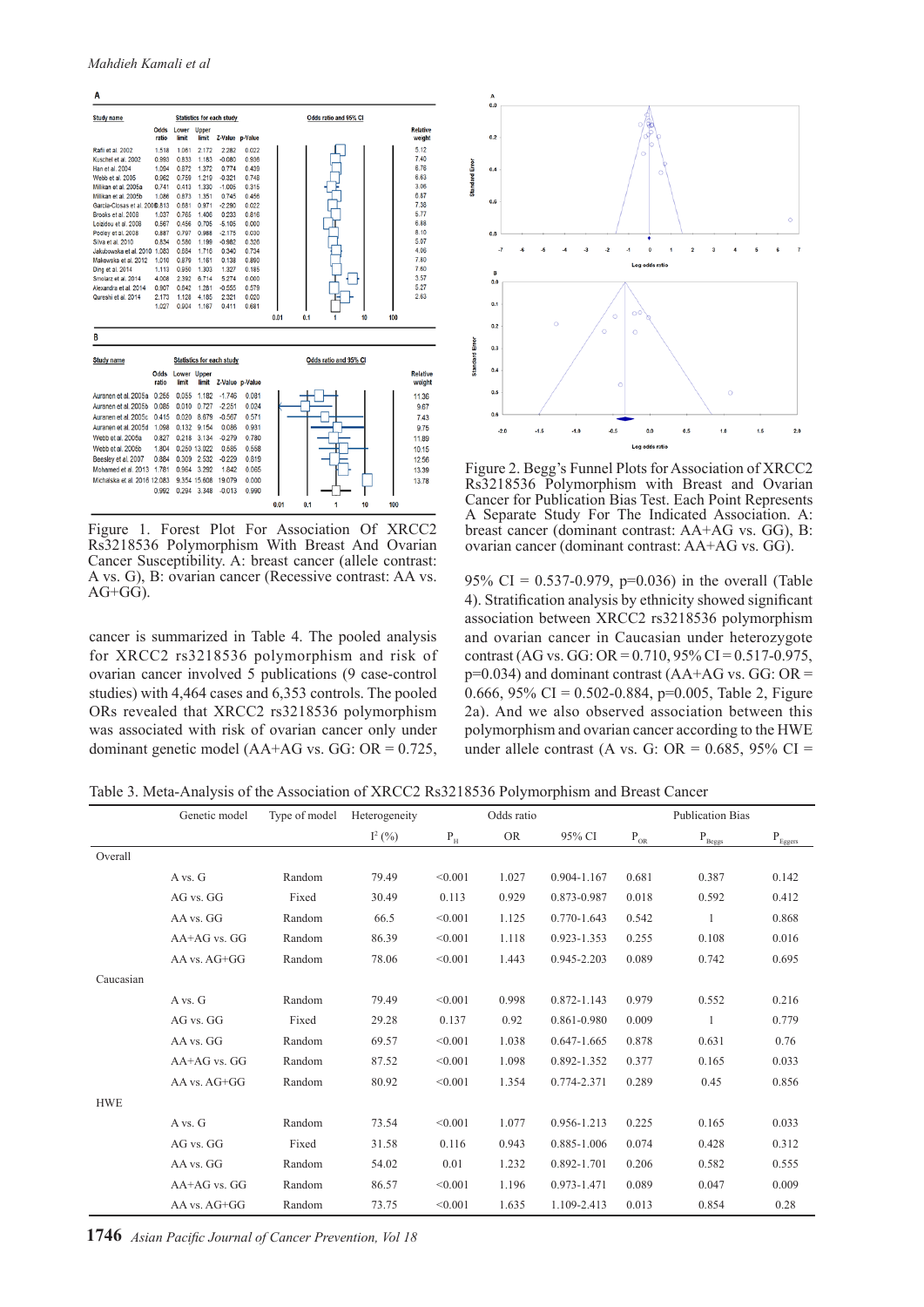*DOI:10.22034/APJCP.2017.18.7.1743 Association of XRCC2 rs3218536 with Breast and Ovarian Cancer* 

| Table 4. Meta-Analysis of the Association of XRCC2 Rs3218536 Polymorphism and Ovarian Cancer |  |  |
|----------------------------------------------------------------------------------------------|--|--|
|                                                                                              |  |  |

|            | Genetic model    | Type of model | Heterogeneity |                         | Odds ratio |             |            |                    | <b>Publication Bias</b>                  |
|------------|------------------|---------------|---------------|-------------------------|------------|-------------|------------|--------------------|------------------------------------------|
|            |                  |               | $I^2(%)$      | $\mathbf{P}_\mathrm{H}$ | <b>OR</b>  | 95% CI      | <b>POR</b> | $P_{\text{Beggs}}$ | $\mathbf{P}_{\underline{\text{Eggers}}}$ |
| Overall    |                  |               |               |                         |            |             |            |                    |                                          |
|            | A vs. G          | Random        | 97.33         | < 0.001                 | 0.922      | 0.491-1.732 | 0.801      | $\mathbf{1}$       | 0.046                                    |
|            | AG vs. GG        | Random        | 82.27         | < 0.001                 | 0.767      | 0.555-1.059 | 0.107      | 0.916              | 0.798                                    |
|            | AA vs. GG        | Random        | 82.73         | < 0.001                 | 1.132      | 0.419-3.059 | 0.808      | 0.465              | 0.002                                    |
|            | AA+AG vs. GG     | Random        | 80.96         | < 0.001                 | 0.725      | 0.537-0.979 | 0.036      | 1                  | 0.825                                    |
|            | $AA$ vs. $AG+GG$ | Random        | 92.22         | < 0.001                 | 0.992      | 0.294-3.348 | 0.99       | 0.916              | 0.002                                    |
| Caucasian  |                  |               |               |                         |            |             |            |                    |                                          |
|            | A vs. G          | Random        | 97.66         | < 0.001                 | 0.862      | 0.429-1.730 | 0.675      | 1                  | 0.045                                    |
|            | AG vs. GG        | Random        | 82.15         | < 0.001                 | 0.71       | 0.517-0.975 | 0.034      | 0.386              | 0.685                                    |
|            | AA vs. GG        | Random        | 84.89         | < 0.001                 | 0.906      | 0.277-2.962 | 0.87       | 0.901              | 0.002                                    |
|            | AA+AG vs. GG     | Random        | 79.27         | < 0.001                 | 0.666      | 0.502-0.884 | 0.005      | 0.386              | 0.5                                      |
|            | AA vs. AG+GG     | Random        | 91.63         | < 0.001                 | 0.873      | 0.189-4.034 | 0.862      | 0.901              | 0.001                                    |
| <b>HWE</b> |                  |               |               |                         |            |             |            |                    |                                          |
|            | A vs. G          | Random        | 82.79         | < 0.001                 | 0.685      | 0.496-0.947 | 0.022      | 0.367              | 0.569                                    |
|            | AG vs. GG        | Fixed         | 12.14         | 0.337                   | 0.855      | 0.745-0.981 | 0.026      | 0.229              | 0.241                                    |
|            | AA vs. GG        | Fixed         | $\theta$      | 0.629                   | 0.656      | 0.357-1.207 | 0.176      | 0.548              | 0.647                                    |
|            | $AA+AG$ vs. $GG$ | Random        | 81.89         | < 0.001                 | 0.672      | 0.481-0.938 | 0.02       | 0.367              | 0.507                                    |
|            | AA vs. AG+GG     | Fixed         | 10.04         | 0.352                   | 0.627      | 0.341-1.154 | 0.134      | 0.367              | 0.519                                    |

0.496-0.947,  $p=0.034$ ), heterozygote contrast (AG vs. GG: OR =  $0.710$ , 95% CI =  $0.517 - 0.975$ , p=0.034) and dominant contrast  $(AA+AG vs. GG: OR = 0.666, 95\% CI$  $= 0.502 - 0.884$ , p=0.005, Table 2, Figure 2a).

#### *Test of heterogeneity*

For XRCC2 rs3218536 polymorphism and breast cancer, when the data pooled a significant heterogeneity observed in allele ( $I^2 = 79.49\%$ ,  $P_h = < 0.001$ ), homozygote  $(I^2=66.50\%, P_h=0.042)$ , dominant  $(I^2=86.39\%, P_h=0.001)$ and recessive ( $I^2 = 78.06\%$ ,  $P_h = <0.001$ ) contrasts (Table 3). After subjects stratified by ethnicity and HWE status, the heterogeneity not disappeared obviously (Table 3). For XRCC2 rs3218536 polymorphism and ovarian cancer, when the data pooled a significant heterogeneity observed in allele ( $I^2 = 97.33\%$ , Ph=<0.001), heterozygote  $(I^2=82.27\%, P_h = <0.001)$ , homozygote  $(I^2=82.73\%,$  $P_h$  = < 0.001), dominant (I<sup>2</sup> = 80.96%,  $P_h$  = < 0.001) and recessive ( $I^2 = 92.22\%$ ,  $P_h = <0.001$ ) contrasts (Table 4). After subjects stratified by ethnicity and HWE status, the heterogeneity not disappeared obviously Caucasian. However, by HWE status the heterogeneity disappeared obviously in heterozygote  $(I^2=12.14\%, P_h=0.337)$ , homozygote ( $I^2=0.00\%$ ,  $P_h=0.629$ ) and recessive  $(I^2=10.04\%, P_h=0.352)$  contrasts (Table 4).

#### *Publication bias*

Both Begg's funnel plot and Egger's test were performed to assess the publication bias of literatures. The shapes of the funnel plots revealed no obvious asymmetry for association of XRCC2 rs3218536 polymorphism with breast cancer in the overall analyses (Figure 2A). However, the results of Egger's regression test provided sufficient evidence for publication bias in dominant

contrast ( $P_{\text{Begg's}}$ =0.108,  $P_{\text{Eggers}}$ =0.016), suggesting that there was obvious publication bias in the genetic contrast. In addition, the publication bias has seen in the meta-analysis XRCC2 rs3218536 polymorphism in Caucasians (dominant contrast:  $P_{Begg's} = 0.108$ ,  $P_{Eggers} = 0.016$ ) and by HWE status (allele contrast:  $P_{\text{Begg's}} = 0.165$ ,  $P_{\text{Eggers}} = 0.033$ ; dominant contrast:  $P_{\text{Begg's}} = 0.047$ ,  $\tilde{P}_{\text{Eggers}} = 0.009$ ). Moreover, the results of Egger's regression test provided evidence of publication bias for association of XRCC2 rs3218536 polymorphism with ovarian cancer in allele ( $P_{\text{Begg's}}$ =1.000,  $P_{Eggers}$ =0.033), homozygote ( $P_{Begg's}$ =0.465,  $P_{Eggers}$ =0.002) and recessive contrasts ( $P_{\text{Begg's}}=0.916$ ,  $P_{\text{Eggers}}=0.002$ ) in overall analysis. In addition, the publication bias has seen in the meta-analysis XRCC2 rs3218536 polymorphism and ovarian cancer in Caucasians (allele:  $P_{\text{Begg's}} = 1.000$ ,  $P_{Eggers}$ =0.045; homozygote:  $P_{Begg's}$ =0.901,  $P_{Eggers}$ =0.002 and recessive contrasts:  $P_{\text{Begg's}} = 0.901$ ,  $P_{\text{Eggers}} = 0.001$ ).

#### **Discussion**

In this meta-analysis, we have evaluated the associations of XRCC2 rs3218536 polymorphism with breast and ovarian cancer susceptibility. To the best knowledge, our data suggested a significant association between the XRCC2 rs3218536 polymorphism and increased risk for breast cancer under heterozygote contrast. Additionally, the dominant contrast for the XRCC2 rs3218536 polymorphism indicated increased risk for OC.

Several meta-analyses have estimated the association between XRCC2 rs3218536 polymorphism and breast cancer risk (Yu et al., 2010; He et al., 2014; Kong et al., 2015; Zhang et al., 2016). He et al., (2014) in a meta-analysis of 45 case-control studies from 26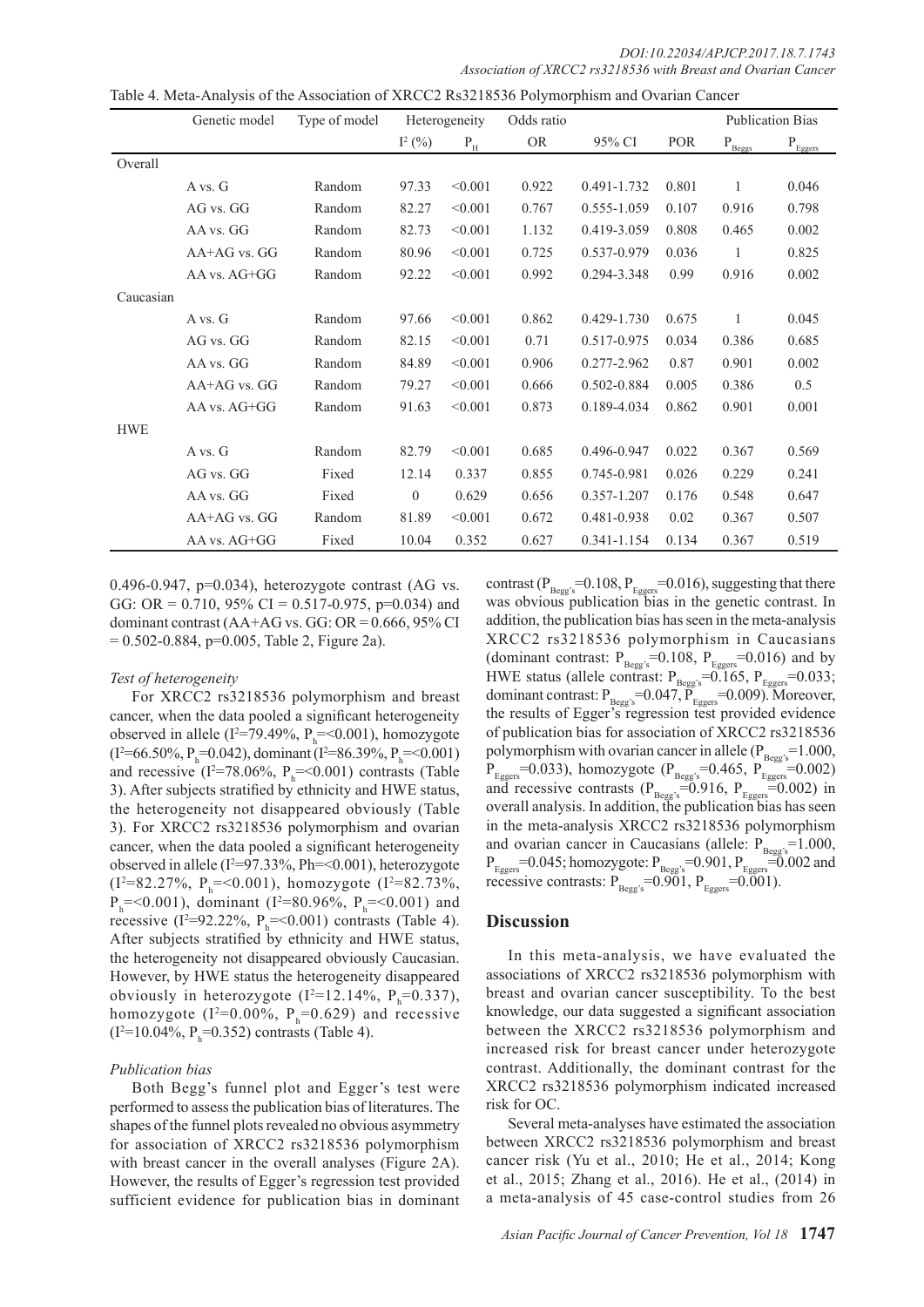#### *Mahdieh Kamali et al*

publications with 30868 cases and 38656 controls have evaluated XRCC2 rs3218536 polymorphism association with breast and ovarian cancer risk. According to their results, this polymorphism might be had different roles in development breast and ovarian cancer. Their findings not confer the association between XRCC2 rs3218536 polymorphism and breast cancer. While, they have showed this polymorphism might contribute to decreased ovarian cancer susceptibility. Actually, their findings suggested a protective role of the XRCC2 rs3218536 polymorphism in formation of ovarian cancer. Similarly to the He et al., (2014) results, in another meta-analysis of 16 studies involving 18,341 cases and 19,028 controls, Yu et al., (2010) not found evidence of a significant association between XRCC2 rs3218536 and breast cancer susceptibility in all five genetic contrasts. Also, in the recent meta-analysis by Kong et al., (2015) they have reported the same results to the two meta-analyses. However, inconsistent to the previous meta-analyses, we have found that the XRCC2 rs3218536 polymorphism positively confer the risk of development both breast cancer in the overall population and Caucasians. Interestingly, Zhang et al., (2016) in a meta-analysis of 15 case-control studies with 4,757 cases and 8,431 controls not found a significant association between XRCC2 rs3218536 polymorphism and ovarian cancer risk. In addition, in the stratified analyses by HWE status they have seen that rs3218536 polymorphism was associated with the decreased risk of ovarian cancer. However, in the current meta-analysis, we have found that this polymorphism significantly associated with risk of ovarian cancer in overall and by subgroup analysis in Caucasians and HWE status.

Many factors may contribute to the strong heterogeneity among overall analysis (Mehdinejad et al., 2017; Jafari Nedooshan et al., 2017). In the meta-analysis of XRCC2 rs3218536 polymorphism and breast cancer, the heterogeneity between studies was not significantly reduced in the subgroup analysis by the ethnicity and HWE, which indicating that the effect of XRCC2 rs3218536 in development breast cancer may not be modified by ethnicity and HWE. However, the heterogeneity between studies in the meta-analysis of XRCC2 rs3218536 polymorphism and ovarian cancer was significantly reduced by HWE status.

To the best knowledge, current meta-analysis is by far the most comprehensive and convicting on the association of the XRCC2 rs3218536 polymorphism with breast and ovarian cancer susceptibility to date. This meta-analysis has two strengths compared with previous meta-analysis as follow; first, in this meta-analysis, relatively all eligible studies with large sample sizes were included, which would decrease the risk of random error. Second, the quality of eligible publications included in meta-analysis was more satisfactory and met mostly the inclusion criteria. However, some limitations should be taken into consideration when explaining the results as follow: first, most of the studies included in the meta-analysis were performed in the Caucasian population, the limited number was from Asians (only two publications) and there was no relevant study from Africans. However, most subjects were from Caucasian, but limited to the UK, Poland and USA.

Thus, to obtain more precise meta-analysis of XRCC2 rs3218536 polymorphism on breast and ovarian cancer susceptibility, additional studies with larger sample size and involving different ethnicities especially Asians and African are required. Second, because we have included only relevant published articles and written in English language in the meta-analysis, publication bias may have occurred, even though it was not found by making use of statistical tests. Third, the overall outcomes were based on individual unadjusted ORs without adjustment for other risk factors such as age, histological subtypes, clinical stages, menstrual status, environmental and other confounding lifestyle factors. Finally, this meta-analysis could not address the gene-gene and gene-environmental interactions in the association between XRCC2 rs3218536 polymorphism and risk of breast and ovarian cancer. Therefore, future studies that include detailed information on exposures to environmental factors to assess the possible gene-gene and gene-environment interactions in the association between XRCC2 rs3218536 polymorphism and risk of breast and ovarian cancer are required.

In summary, this systematic review and meta-analysis shows that the XRCC2 rs3218536 polymorphism was associated with breast and ovarian cancer susceptibility in overall population and Caucasians. According to the limitations listed above, Asian and African descendent studies should be similarly performed.

## **References**

- Auranen A, Song H, Waterfall C, et al (2005). Polymorphisms in DNA repair genes and epithelial ovarian cancer risk. *Int J Cancer*, **117**, 611-18.
- Beesley J, Jordan SJ, Spurdle AB, et al. (2007) Association between single-nucleotide polymorphisms in hormone metabolism and DNA repair genes and epithelial ovarian cancer: results from two Australian studies and an additional validation set. *Cancer Epidemiol Biomarkers Prev*, **16**, 2557–65.
- Brooks J, Shore RE, Zeleniuch-Jacquotte A, et al (2008). Polymorphisms in RAD51, XRCC2, and XRCC3 are not related to breast cancer risk. *Cancer Epidemiol Biomarkers Prev*, **17**, 1016-19.
- Ding P, Yang Y, Cheng L, et al (2014). The relationship between seven common polymorphisms from five DNA repair genes and the risk for breast cancer in northern Chinese women. *PLoS One*, **9**, e92083.
- DerSimonian R, Laird N (1986). Meta-analysis in clinical trials. *Control Clin Trials*, **7**, 177-88.
- Egger M, Davey Smith G, Schneider M, et al (1997). Bias in meta-analysis detected by a simple, graphical test. *BMJ*, **315**, 629-34.
- Han J, Hankinson SE, Ranu H, et al (2004). Polymorphisms in DNA double-strand break repair genes and breast cancer risk in the nurses' health study. *Carcinogenesis*, **25**, 189-95.
- He Y, Zhang Y, Jin C, et al (2014). Impact of XRCC2 Arg188His polymorphism on cancer susceptibility: A meta-analysis. *PLoS One*, **9**, e91202.
- Forat-Yazdi M, Neamatzadeh H, Sheikhha M, et al (2015). BRCA1 and BRCA2 Common Mutations in Iranian Breast Cancer Patients: a meta-analysis. *Asian Pac J Cancer Prev*, **16**, 1219-24.
- Garcia-Closas M, Egan KM, Newcomb PA, et al (2006). Polymorphisms in DNA double-strand break repair genes